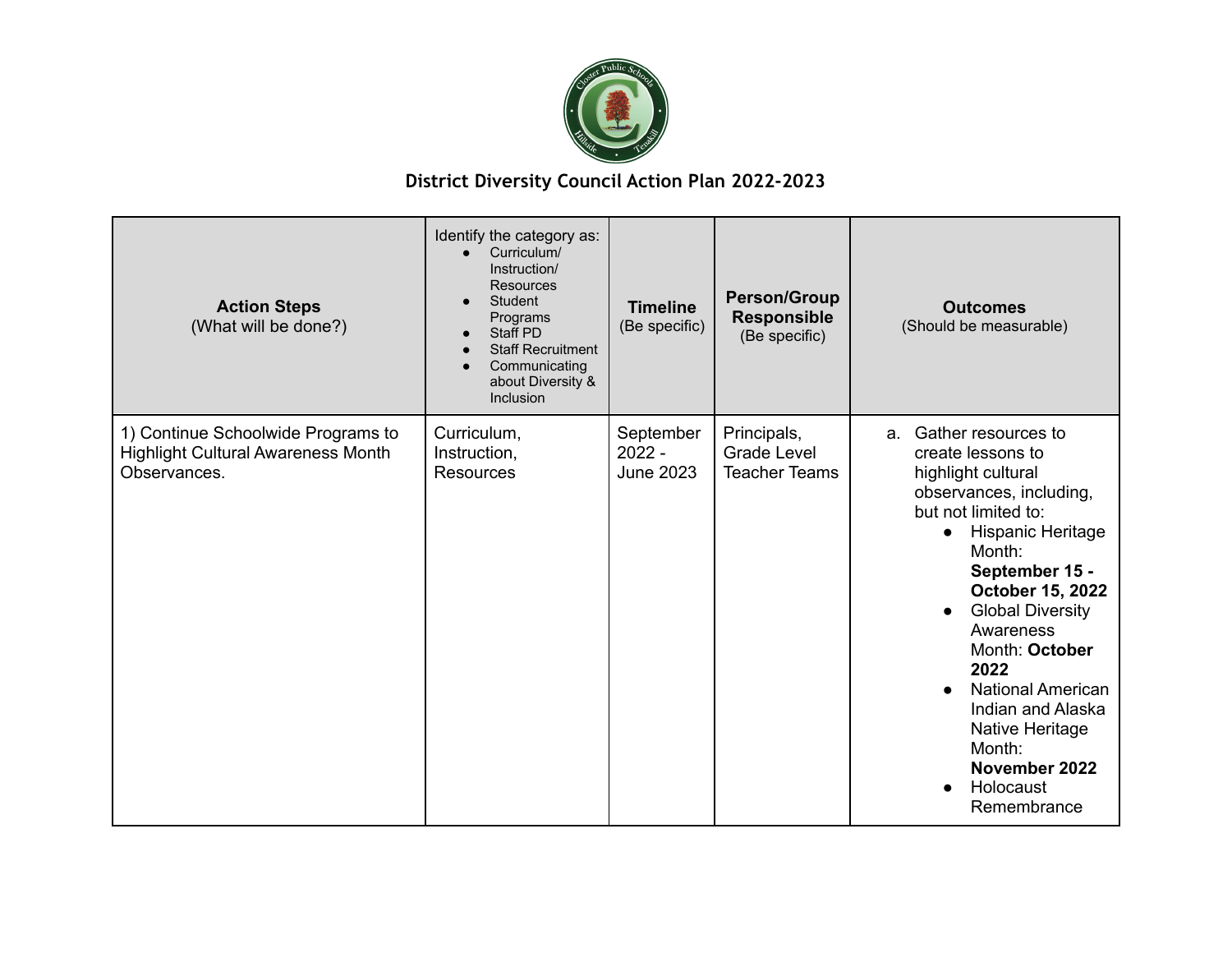

|                                                                                |                                                 |                                           |                                          | Day: January 27,<br>2023<br>Lunar New Year:<br><b>January 20, 2023</b><br><b>Black History</b><br>$\bullet$<br>Month: February<br>2023<br><b>Women's History</b><br>Month: March<br>2023<br>Arab-American<br>Heritage Month:<br><b>April 2023</b><br>Jewish American<br>History Month &<br><b>Asian Pacific</b><br>American<br>Heritage Month:<br><b>May 2023</b> |
|--------------------------------------------------------------------------------|-------------------------------------------------|-------------------------------------------|------------------------------------------|-------------------------------------------------------------------------------------------------------------------------------------------------------------------------------------------------------------------------------------------------------------------------------------------------------------------------------------------------------------------|
| 2) Incorporate diversity into reading<br>programs at appropriate grade levels. | Curriculum,<br>Instruction,<br><b>Resources</b> | September<br>$2022 -$<br><b>June 2023</b> | English<br>Language Arts<br><b>Teams</b> | a. ELA teachers implement<br>a "Learn About Others"<br>campaign at each grade<br>level in which students<br>read a book about a<br>character from a racial,<br>ethnic, or cultural group<br>different from their own.<br>(Some ideas might<br>involve including<br>information in                                                                                 |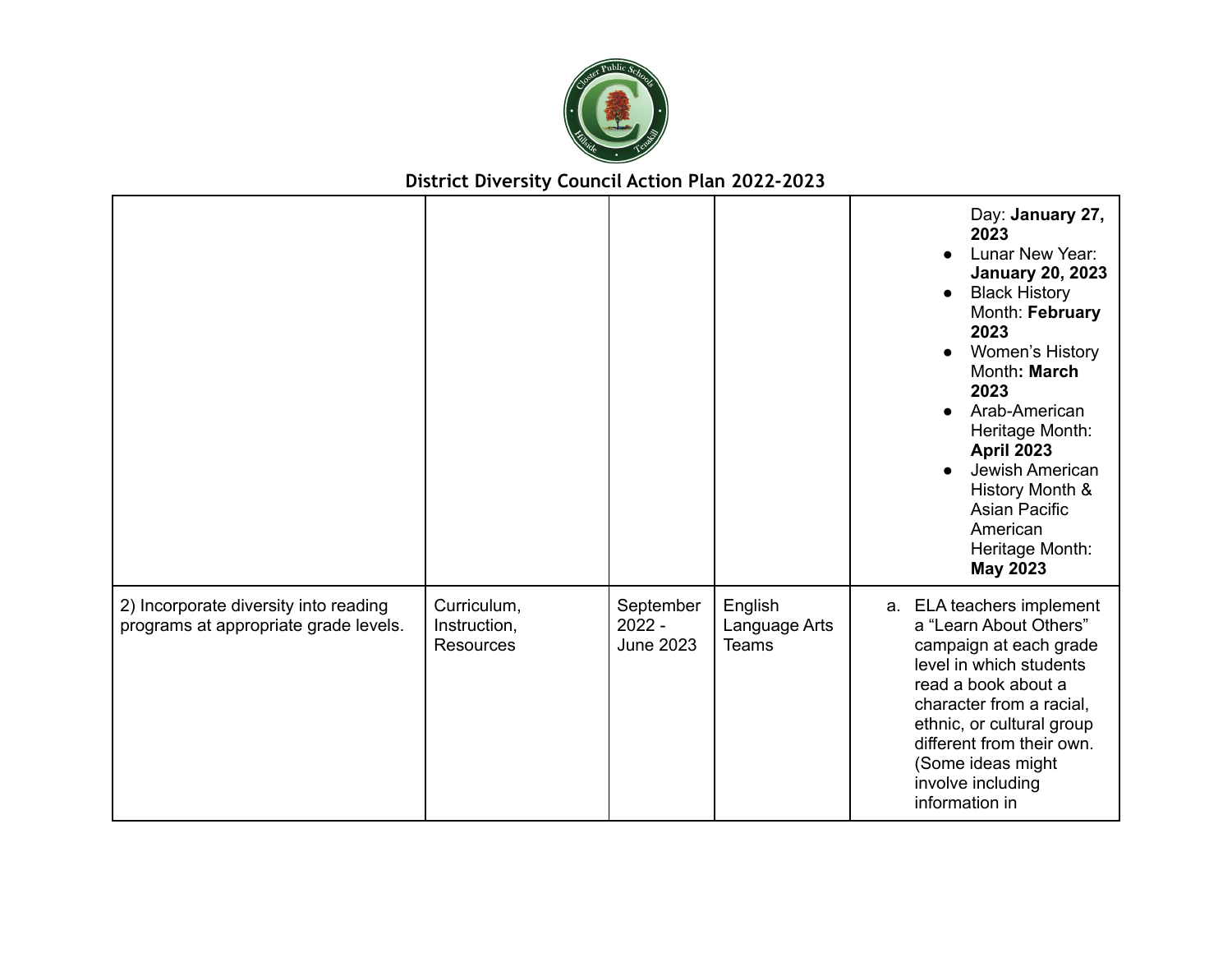

|                                                                          |                                                 |                                            |                                                      |               | announcements or<br>having a special month<br>where this work is<br>encouraged among<br>students.)<br>b. Identify one text per<br>reading unit that exposes<br>students to different<br>lenses and experiences<br>(upper elementary picture<br>books and/or novels.<br>depending on<br>appropriateness for the<br>curriculum and grade<br>level). |
|--------------------------------------------------------------------------|-------------------------------------------------|--------------------------------------------|------------------------------------------------------|---------------|---------------------------------------------------------------------------------------------------------------------------------------------------------------------------------------------------------------------------------------------------------------------------------------------------------------------------------------------------|
| 3) Review social studies curriculum<br>through a diversity lens.         | Curriculum,<br>Instruction,<br><b>Resources</b> | September<br>$2022 -$<br><b>June 2023</b>  | <b>Social Studies</b><br><b>Teachers</b>             | a.<br>$b_{1}$ | Include diverse<br>perspectives when<br>teaching about<br>Thanksgiving, Columbus<br>Day, etc.<br>Keep a record of the<br>perspectives presented to<br>students (e.g. European<br>perspective, Native<br>American perspective,<br>$etc.$ )                                                                                                         |
| 4) Implement "New Student Welcome"<br>Program at Tenakill Middle School. | <b>Student Programs</b>                         | September<br>2022 and<br>ongoing as<br>new | School<br>Counselors at<br>TMS and<br><b>Student</b> | $a_{-}$       | Student ambassadors will<br>provide new students<br>with a welcome packet,<br>including their schedule,                                                                                                                                                                                                                                           |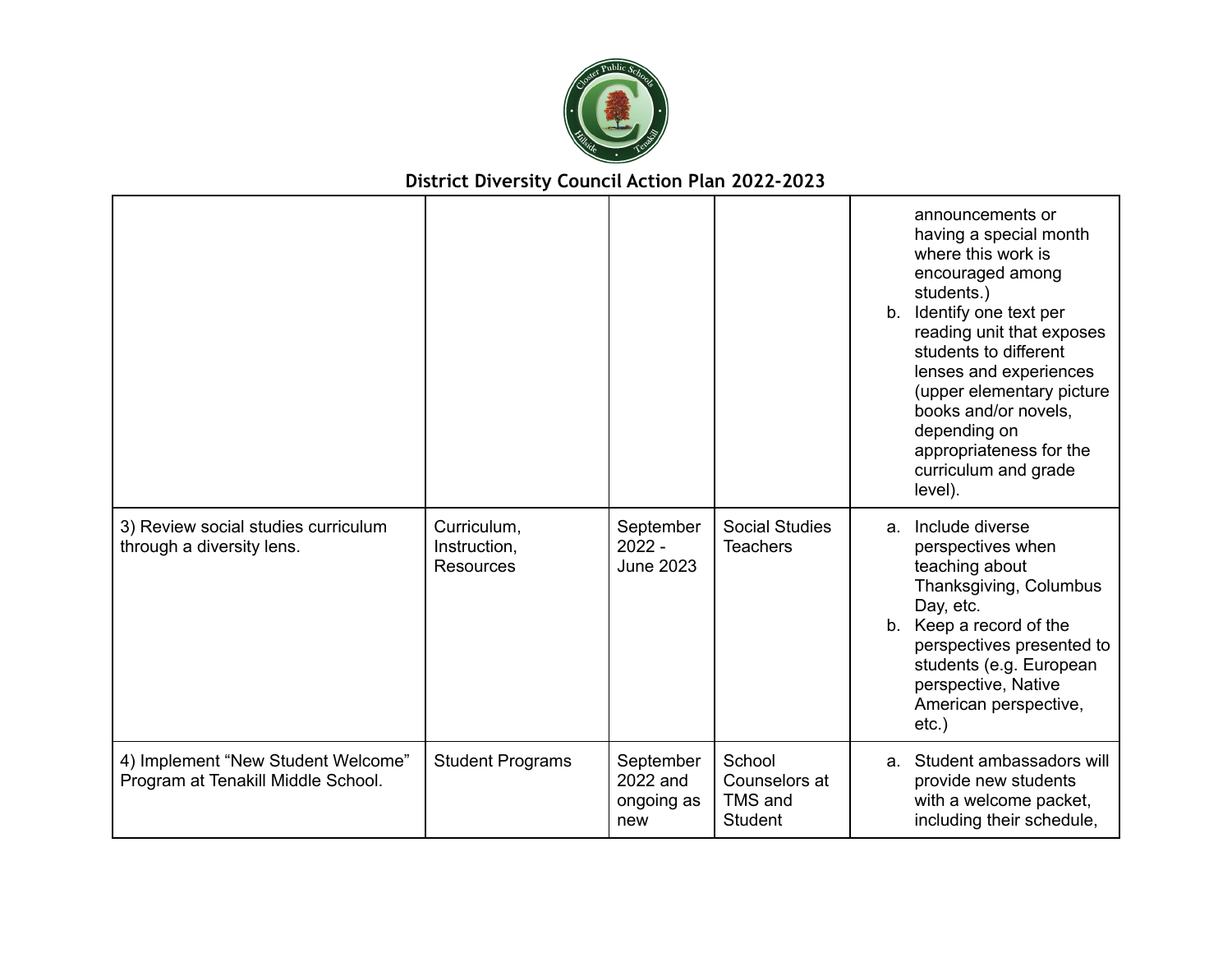

|                                                                                                       |                         | students<br>enroll                | Ambassadors                                                          | teachers' names, and a<br>map of where their<br>classes are.<br>Buddy system pairing<br>$b_{-}$<br>new students with a TMS<br>Ambassador "sidekick."<br>c. Create a sheet with key<br>phrases for new students<br>and also for buddies in<br>various languages.                                                                                                        |
|-------------------------------------------------------------------------------------------------------|-------------------------|-----------------------------------|----------------------------------------------------------------------|------------------------------------------------------------------------------------------------------------------------------------------------------------------------------------------------------------------------------------------------------------------------------------------------------------------------------------------------------------------------|
| 5) Institute a Hillside Elementary<br>School Diversity Book Club.                                     | <b>Student Programs</b> | Quarterly                         | Principal,<br>Assistant<br>Principal,<br>School<br>Counselor         | A. Hold at least four<br><b>Diversity Book Club</b><br>sessions throughout the<br>year during lunch.<br>B. Students will read a book<br>with a diversity theme<br>and will discuss it.<br>C. Documentation of when<br>the book club met, who<br>led the session, who<br>attended the sessions,<br>what book they read, and<br>a bulleted list of<br>discussion topics. |
| 6) Allow time during the TMS advisory<br>period for students to discuss current<br>events and issues. | <b>Student Programs</b> | Monthly<br>starting in<br>January | Principal to<br>announce<br>when this will<br>take place<br>Advisory | a. At least four advisory<br>periods from January to<br>June that include the<br>discussion of current<br>events and issues.<br>b. Advisory teachers submit                                                                                                                                                                                                            |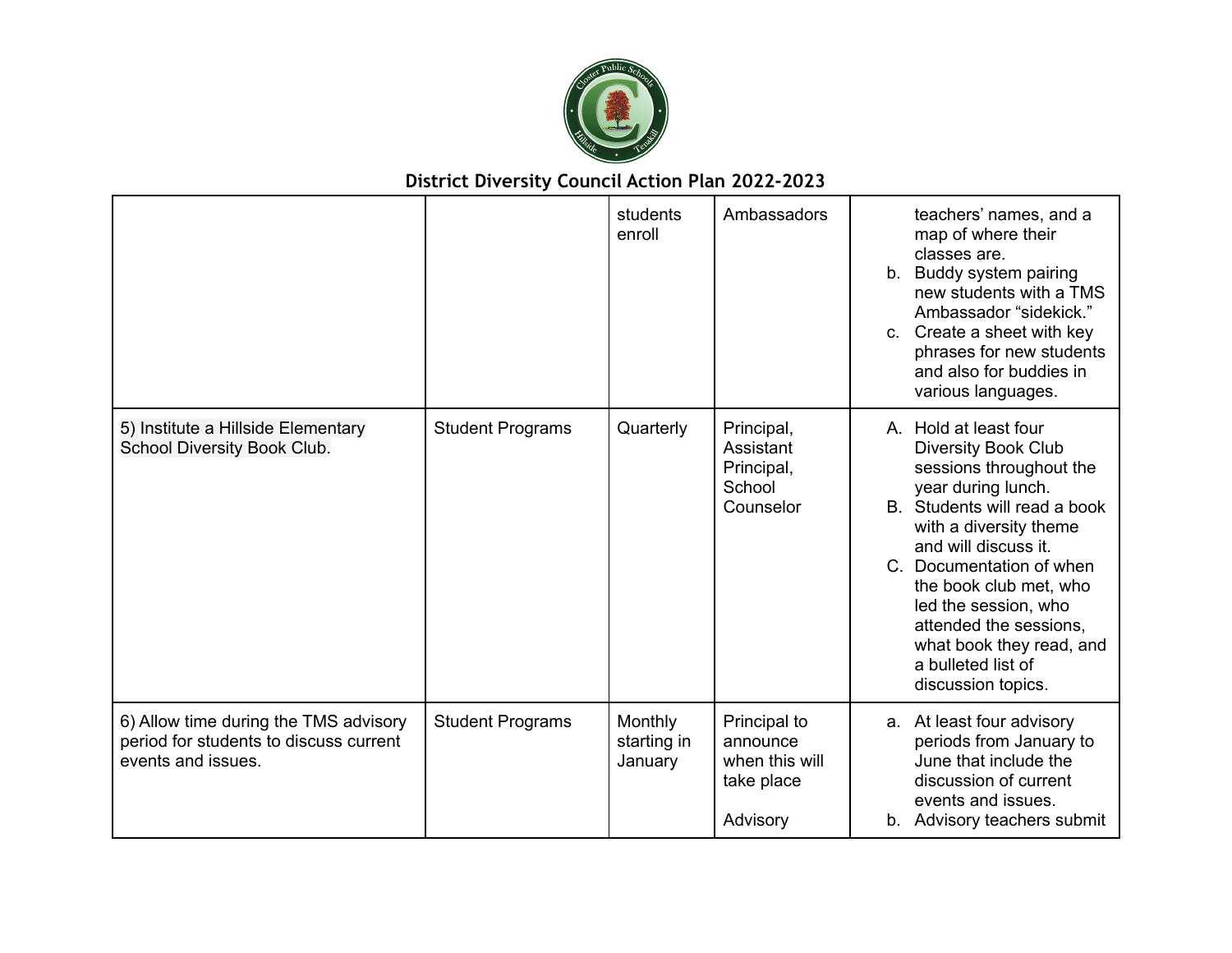

|                                                                                                                                                                                                                       |                         |                                                                 | teachers lead<br>students in<br>discussing<br>current<br>events/issues -<br>students can<br>suggest topics        | the documentation of the<br>current events that<br>students suggested and<br>discussed.                                                                                                                                                                                                                                                                                                                                   |
|-----------------------------------------------------------------------------------------------------------------------------------------------------------------------------------------------------------------------|-------------------------|-----------------------------------------------------------------|-------------------------------------------------------------------------------------------------------------------|---------------------------------------------------------------------------------------------------------------------------------------------------------------------------------------------------------------------------------------------------------------------------------------------------------------------------------------------------------------------------------------------------------------------------|
| 7) Celebrate a "Choose to Include"<br>Week in Hillside Elementary School<br>and Tenakill Middle School to improve<br>school climate by promoting respect,<br>acceptance, dignity, and friendship for<br>all students. | <b>Student Programs</b> | February -<br>March<br>2023                                     | School<br>Counselors                                                                                              | a. School counselors will<br>create a Choose to<br>Include Committee,<br>including students.<br>Goals set for the week.<br>$b_{-}$<br>Schedule of events for<br>$C_{\alpha}$<br>the week to be held in<br>March 2023.                                                                                                                                                                                                     |
| 8) Plan and hold a Culture Week event<br>at each school to celebrate Closter's<br>cultures.                                                                                                                           | <b>Student Programs</b> | Sign-ups in<br>February<br>Presentation<br>in April/May<br>2023 | Invite the PTO<br>to coordinate<br>with principals<br>and teachers to<br>plan the<br><b>Culture Week</b><br>event | a. Week of events including<br>coloring flags of countries<br>represented in Closter,<br>creating welcome signs in<br>languages spoken in<br>Closter, learning games<br>from different countries,<br>reading folk tales from<br>cultures of students in<br>classes, etc.<br>b. One-day cultural fair,<br>presented by parents, at<br>both Hillside and Tenakill,<br>to be attended by classes<br>during the day - parents |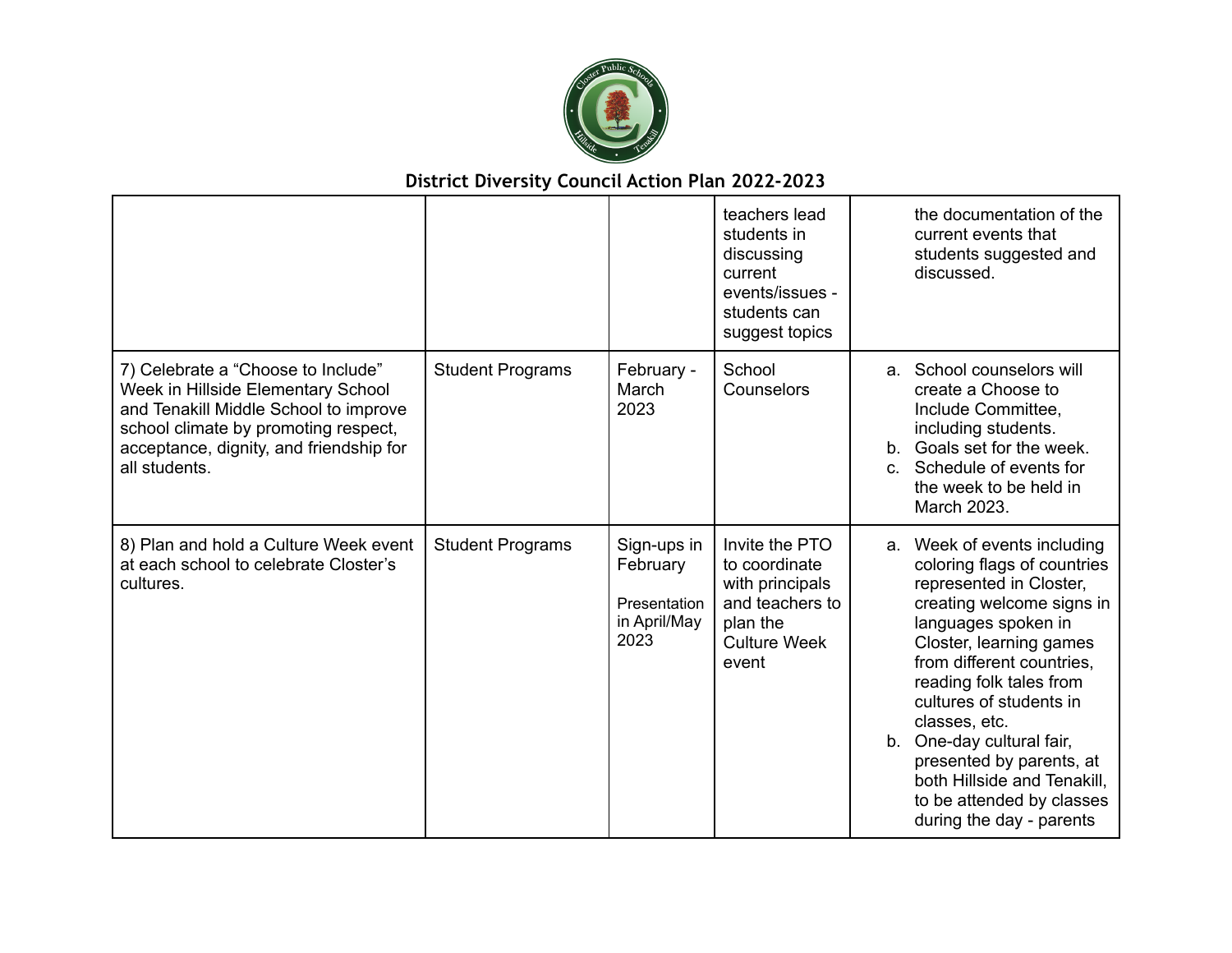

|                                                                                                                                                                                |                 |                                           |                                                            |         | present information about<br>their heritage.                                                                                                                                                                                                                                                                                 |
|--------------------------------------------------------------------------------------------------------------------------------------------------------------------------------|-----------------|-------------------------------------------|------------------------------------------------------------|---------|------------------------------------------------------------------------------------------------------------------------------------------------------------------------------------------------------------------------------------------------------------------------------------------------------------------------------|
| 9) Provide staff with diversity and<br>inclusion via professional development<br>through a guest speaker.                                                                      | Staff PD        | September<br>$2022 -$<br><b>June 2023</b> | Administrators                                             | a.      | District will provide at<br>least one opportunity for<br>a guest speaker during a<br>faculty meeting or staff<br>development day.                                                                                                                                                                                            |
| 10) Continue diversity<br>discussion/sharing mini-session during<br>at least four faculty meetings between<br>September 2022 and June 2023.                                    | <b>Staff PD</b> | September<br>$2022 -$<br><b>June 2023</b> | Principals,<br>Assistant<br>Principals,<br><b>Teachers</b> |         | a. Part of the faculty<br>meeting time set aside for<br>teachers to share<br>strategies they use for<br>celebrating diversity in<br>their classrooms.<br>b. A recorder will create a<br>shared document of all<br>strategies shared.                                                                                         |
| 11) Advise teachers and staff of<br>optional Safe Schools online training<br>and encourage higher participation<br>rates by utilizing a raffle system or<br>another incentive. | <b>Staff PD</b> | September<br>2022-June<br>2023            | Assistant<br>Principals                                    | $C_{1}$ | a. Email teachers and staff<br>and encourage<br>participation in online<br>training courses that<br>address making school<br>safe and inclusive for all<br>students.<br>b. Have a 10% increase in<br>the participation rate from<br>2021-2022 in optional<br>training/staff PD.<br>Find benefactors to<br>donate gift cards: |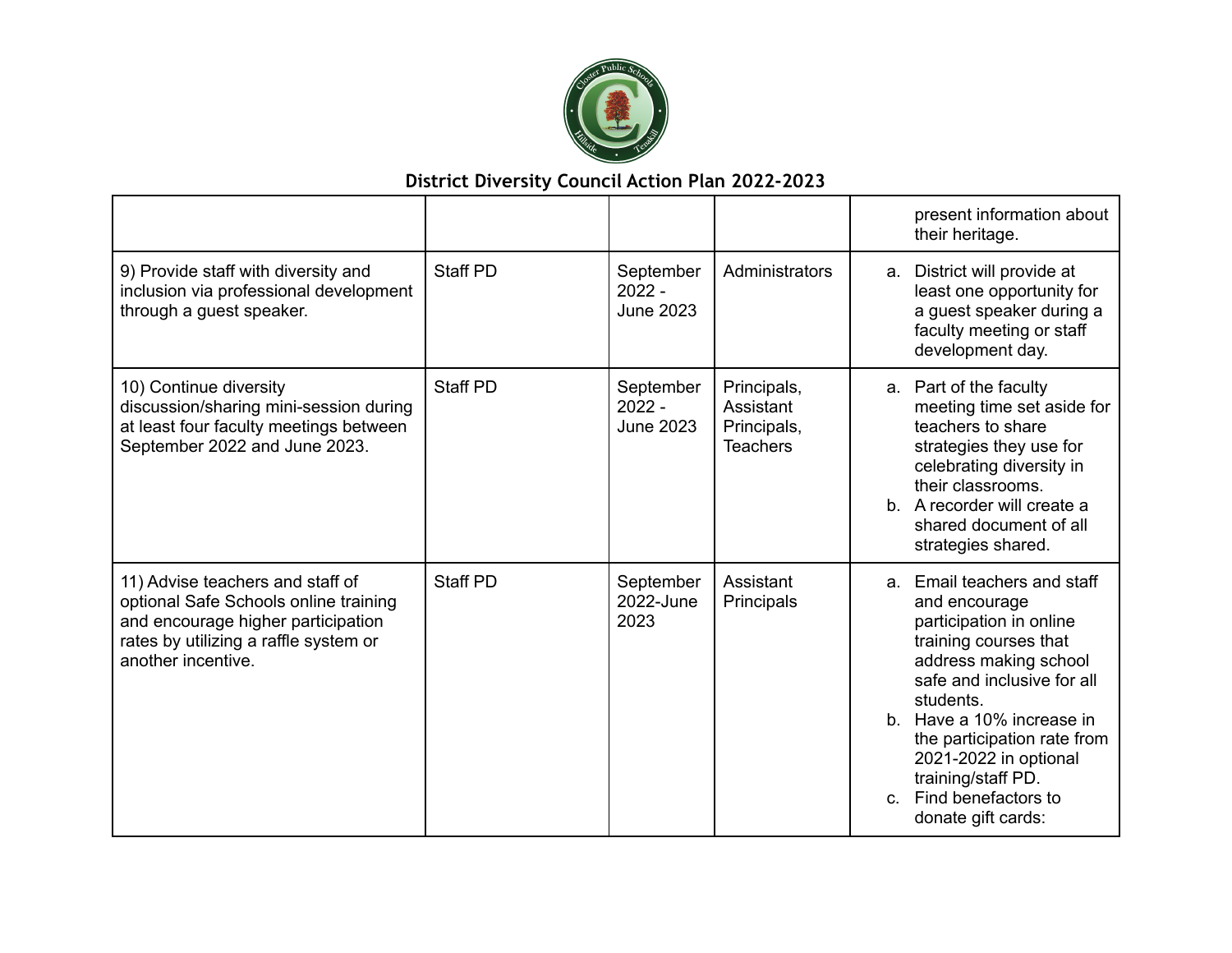

|                                                                                                                                                                                                                 |                                              |                                           |                                                                                                                                 |    | \$20-\$25 towards<br>Amazon, Starbucks,<br>Target; for monthly<br>incentives.                                                                                                                       |
|-----------------------------------------------------------------------------------------------------------------------------------------------------------------------------------------------------------------|----------------------------------------------|-------------------------------------------|---------------------------------------------------------------------------------------------------------------------------------|----|-----------------------------------------------------------------------------------------------------------------------------------------------------------------------------------------------------|
| 12) Provide training about how English<br>Language Learners are identified and<br>how we can support them to all<br>teachers and staff to increase staff<br>understanding of our diverse student<br>population. | <b>Staff PD</b>                              | September-<br>October<br>2022             | <b>ESL Team</b>                                                                                                                 | a. | The ESL team will lead a<br>professional development<br>session (15 minutes) for<br>all teachers and staff.<br>b. Documentation of the<br>training and sign-in<br>sheets of those in<br>attendance. |
| 13) Continue the employee and<br>community referral program aimed at<br>attracting racially, ethnically, and<br>linguistically diverse teachers to<br><b>Closter Public Schools.</b>                            | <b>Staff Recruitment</b>                     | September<br>$2022 -$<br><b>June 2023</b> | <b>District</b><br>Administrators,<br>Staff<br>Recruitment<br>Sub-Committee                                                     | a. | Literature/flyers about<br>employee referral<br>programs.<br>b. Report of how many<br>candidates were referred<br>and/or hired.                                                                     |
| 14) Provide a community update on<br>the work of the Action Plan.                                                                                                                                               | Communicating about<br>Diversity & Inclusion | December<br>2022 and<br>May 2023          | Superintendent<br>of Schools<br>Administrators,<br>Teachers, and<br>Staff to provide<br>a progress<br>report on action<br>items | a. | Superintendent will send<br>two reports to the school<br>community on the<br>progress toward meeting<br>the Action Plan items -<br>one in December 2022<br>and one in May 2023.                     |
| 15) Survey the school community.                                                                                                                                                                                | Communicating about                          | By                                        | Superintendent                                                                                                                  |    | a. Survey school community                                                                                                                                                                          |